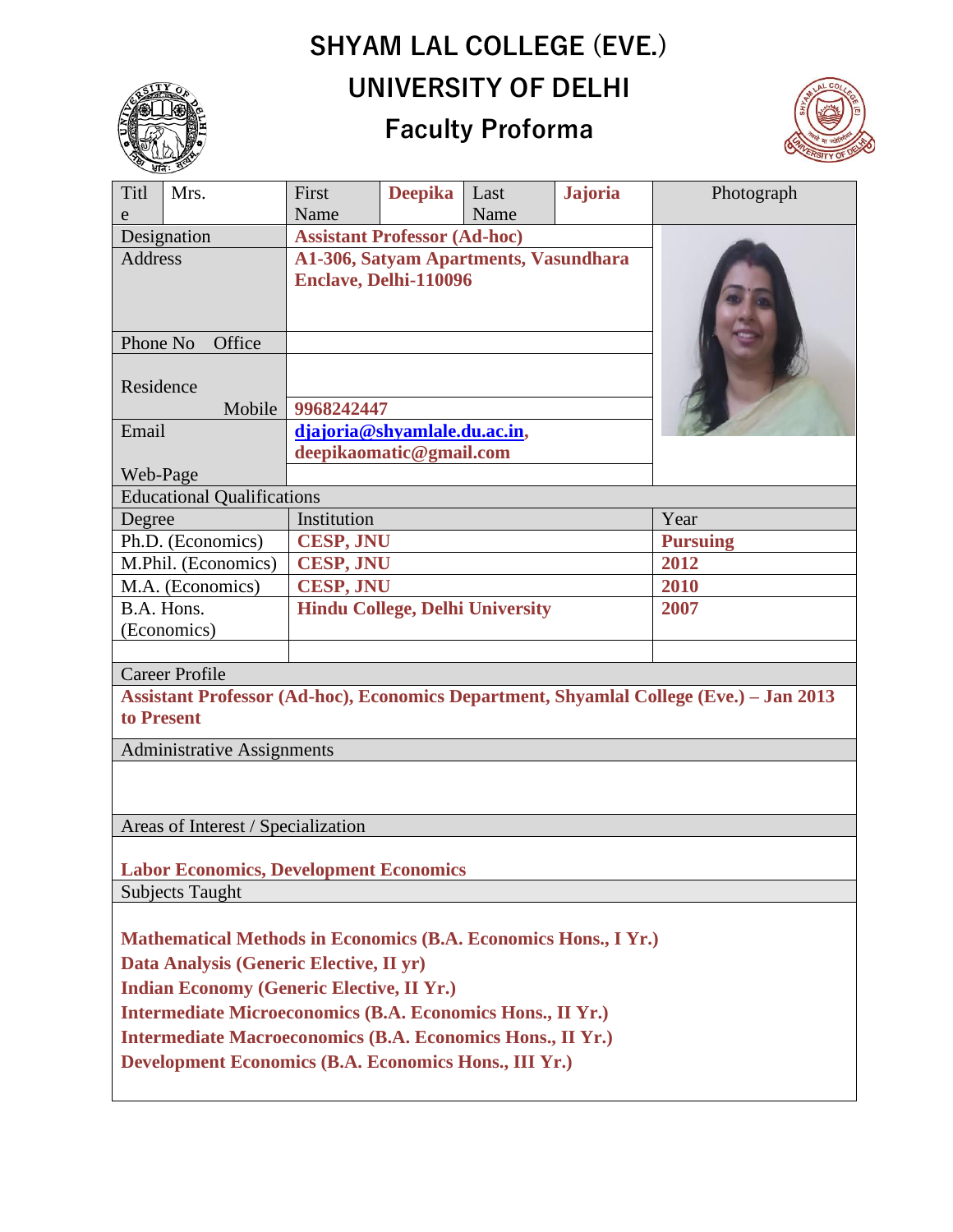Research Guidance

Publications Profile

## Publications

- **1. Jatav, M. & Jajoria, D. (2020)** *The Mathadi Model and Its Relevance for Empowering Unprotected Workers – Economic and Political Weekly (EPW)***, vol lV No. 19, pp 21- 23**
- **2. Jajoria, D. & Jatav, M. (2020)** *Is Periodic Labour Force Survey, 2017-18 comparable with Employment-Unemployment Survey, 2011-12? – Economic and Political Weekly (EPW)***, ISSN (Print), Vol lV No. 3, pp 12-15**
- **3. Jatav, M. & Jajoria, D. (2019)** *Household – Level Surveys on Labour Force, Employment and Unemployment in India: A Comparative Assessment – Labour and Development***, Vol. 26, No. 2, pp 29-47**
- **4. Jatav, M. & Jajoria, D. (2019)** *Climate Instability and Labour Migration in India" – Geography and You,* **Vol. 19, Issue 27, No. 138, pp 12-17**
- **5. Jajoria, D. (2015)** *Vicissitudes of Rural Female Workforce in India" – Indian Journal of Labor Economics (IJLE)***, ISSN No. 0971-7927 September 2015, Volume 58, Issue 3, pg 451–475**
- **6. Jajoria, D. (2014)** *Rural Wages and Salary Earnings in India: Analysis of the Recent Trends across Gender" Intellectual Resonance***, Vol II Issue III pp 29-41**
- **7. Jatav, M. & Jajoria, D (2012)** *Emergence of The Construction Sector as an Alternative Employer for The Rural Workforce – Indian Journal of Labor Economics (IJLE)***, Vol.55, No. 4, pp 621-634**

Conference Organization/ Presentations

Research Projects (Major Grants/Research Collaboration)

Awards and Distinctions

**1. Participated in One Week Faculty Development Program on STATA and Data Analysis organized by Department of Economics in association with Internal Quality Assurance Cell (IQAC) of Shyam Lal College (Evening). (2018).**